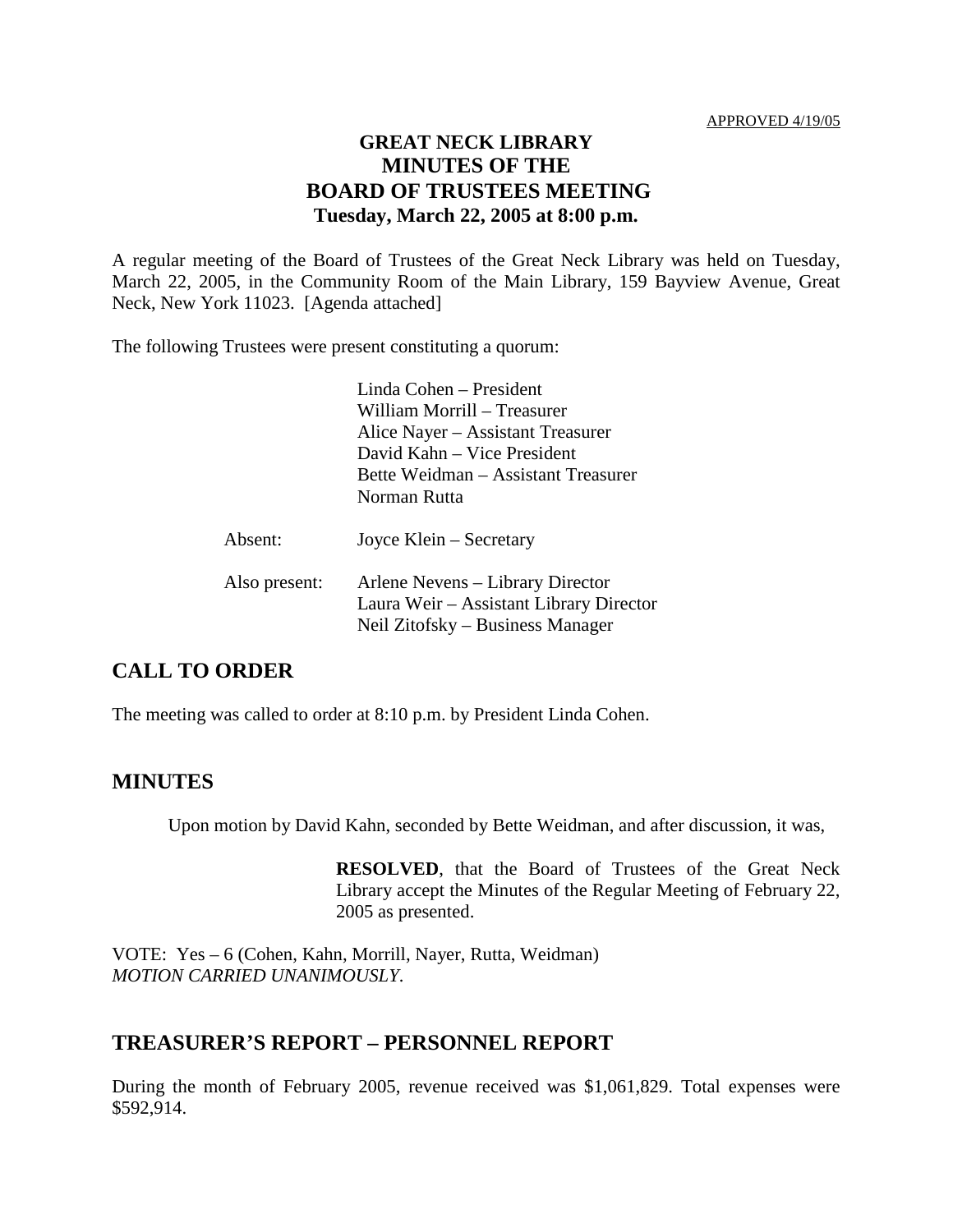At the close of business, February 28, 2005, total operating fund holdings were \$1,360,705. Of these funds \$1,356,385 was on deposit at HSBC and The Bank of New York, and \$4,320 was on hand in Petty Cash funds at Main and the Branches. This compares to a February 28, 2004 balance of \$1,582,199.

Additionally, the balance of the Main Building and Special Services fund was \$1,184,473; the Automated Library fund was \$132,344; the Restricted Gift fund was \$45,935; the Branch and Special Services fund was \$132,213. These funds totaled \$1,494,966 on February 28, 2005. The February 2004 total was \$1,582,550.

Upon motion by William Morrill, seconded by Bette Weidman, and after discussion, it was,

> **RESOLVED,** that the Board of Trustees of the Great Neck Library accept the March 22, 2005, Treasurer's Report with the Personnel Changes of February 18, 2005 through March 17, 2005.

Public Comment: Ralene Adler, Rebecca Gilliar

VOTE:Yes – 6 (Cohen, Kahn, Morrill, Nayer, Rutta, Weidman) *MOTION CARRIED UNANIMOUSLY.*

> Upon motion by William Morrill, seconded by Bette Weidman and after discussion, it was,

> > **RESOLVED,** that the Board of Trustees of the Great Neck Library authorize the Treasurer, who has reviewed all checks and supporting documentation, to pay the persons named in the Check Register dated February 18, 2005 through March 17, 2005, Paid-Checks numbered 0020441 through 0020446, 0020512 through 0020515, 1139 and 31221 through 31275, and To-Be-Paid checks numbered 31276 through 31408, the sums set against their respective names, amounting in the aggregate to \$181,347.54.

Public Comment: Ralene Adler, Leonard Samansky, Rebecca Gilliar

VOTE:Yes – 5 (Cohen, Kahn, Morrill, Nayer, Weidman); Abstention – 1 (Rutta) *MOTION CARRIED.*

# **DIRECTOR'S REPORT** (attached)

Although the Director was granted permission via a Board resolution on February 22, 2005 to go to the Innovative Public Library Director's Symposium in Berkley, California, from March 14 -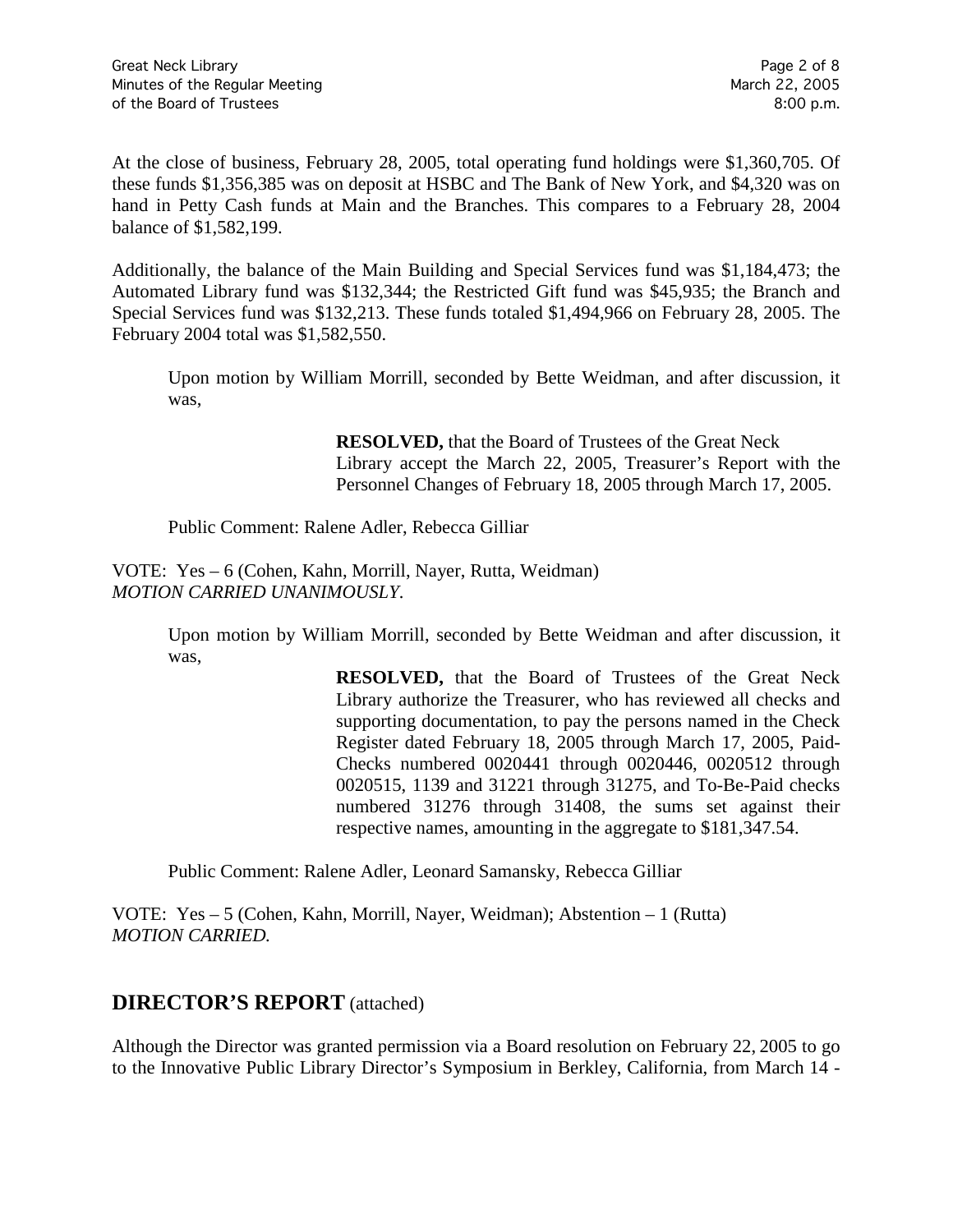March 16, 2005, she did not attend because this conflicted with the Town Meeting. [Note: no financial loss to the Library]

An anonymous flier with a list of questions was handed out at the Town Meeting on March 14, 2005. The director provided answers to some of those questions but came under criticism that this was inappropriate for the Director's Report and those questions require discussion rather than merely giving answers. Trustee Rutta asked the Board to take those questions and have a serious discussion between the Board and the public at some future time.

Director Nevens reported that Building Commissioner Wasserman was contacted regarding the status of the building permit and was told that the reason for the delay was because they, at the Town, had been very busy and they wanted to do a thorough review to make sure no zoning issues were overlooked and that the Library will get the rejection by the beginning of the following week. The Town Building Department was also waiting for a response from the DEC as they were re-reviewing their stand on the issuance of a letter of non jurisdiction. The Library was never informed by the DEC that this was being done but the Library Director had seen communication from the DEC to residents. Mr. Wasserman had spoken to Mr. Scully at the DEC who said the re-review was now completed and they were satisfied and that the original findings stand. Once the rejection of the building permit has been received, this would then set in motion the process to get on the calendar for the Board of Zoning and Appeals as well as for the Site Plan Review.

President Linda Cohen also had some information that was received late that afternoon from Town Supervisor Jon Kaiman that the Town was ready to review the Site Plan and will be having a meeting, as part of the process, with the Library Director, the architect, herself, Commissioner Wasserman, and someone one else from the Building Department either on March  $30<sup>th</sup>$  or  $31<sup>st</sup>$  to discuss and understand the plans.

Public Comment: Rebecca Gilliar, Julian Kane, Marietta DiCamillo, Leonard Samansky

# Building Committee

Alice Nayer, who was elected chair of the Building Committee when it met March 21st, reported that Supervisor Kaiman's suggestion at the March 14, 2005 Town Meeting that the Library Board did not have to wait on Town approval before holding the referendum was discussed. The Building Committee would like to bring this before the Board for a discussion at its next meeting which is a Budget Workshop. It was agreed that this should take place when the full Board is present (Bette Weidman and Joyce Klein will be absent from the Budget Workshop which is the next meeting). There was also the suggestion that the Library installs outdoor book drops, which the Director will look into.

Public Comment: Jeff Lowenstein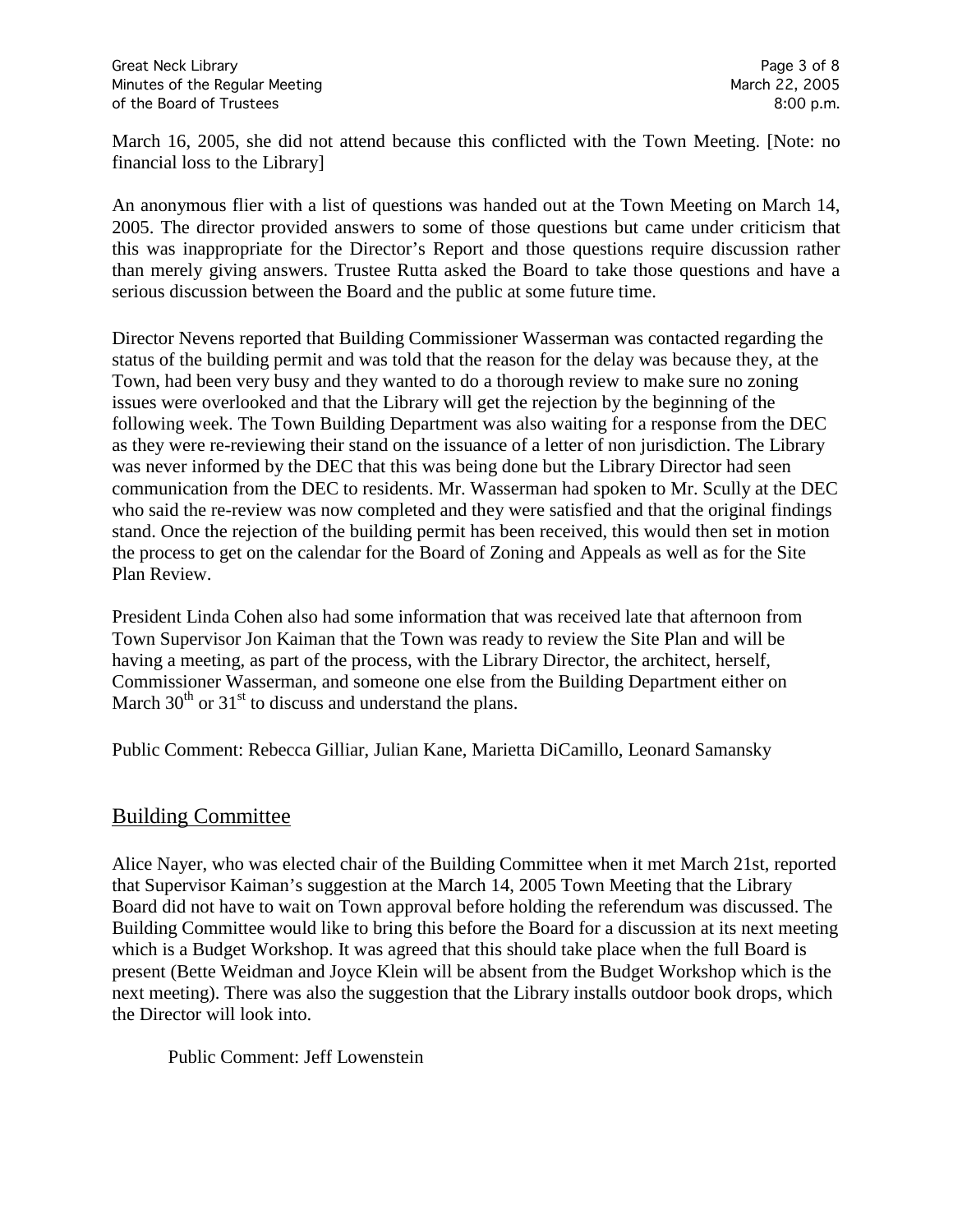# **OLD BUSINESS**

### Director's Salary

Upon motion by Alice Nayer, seconded by Bette Weidman, and after discussion, it was,

**RESOLVED,** that the Board of Trustees of the Great Neck Library, in accordance with the employment agreement of the Library Director which was renewed for a three-year term commencing March 1, 2005, hereby authorizes annual salary increases of three and three-quarters percent (3.75%) each, effective March 1, 2005, March 1, 2006, and March 1, 2007.

Public Comment: Ralene Adler

VOTE:Yes – 6 (Cohen, Kahn, Morrill, Nayer, Rutta, Weidman) *MOTION CARRIED UNANIMOUSLY.*

# **NEW BUSINESS**

#### Long Range Goals (Draft attached)

There was a discussion of the long range goals for the Library as prepared by the administrative staff. The trustees were asked to think about them and at the April meeting this could be voted on. Some of the issues raised were: it's the Board' duty and not the administrative staff to set long range goals, the legality of downloading books online, possibility of viruses infecting our computers, and the deplorable condition of the Local History Room.

Public Comment: Jeff Lowenstein, Ralene Adler, Julian Kane, Robert Spitalnick, Rebecca Gilliar, Marietta DiCamillo, Maureen McKenna

### Policy Manual Changes

(a) Board Meeting Calendar Amendment

Upon motion by David Kahn, seconded by Bette Weidman and after discussion, it was,

> **RESOLVED** that the Board of Trustees of the Great Neck Library adopt the amended calendar for the Board meeting dates 2005/2006.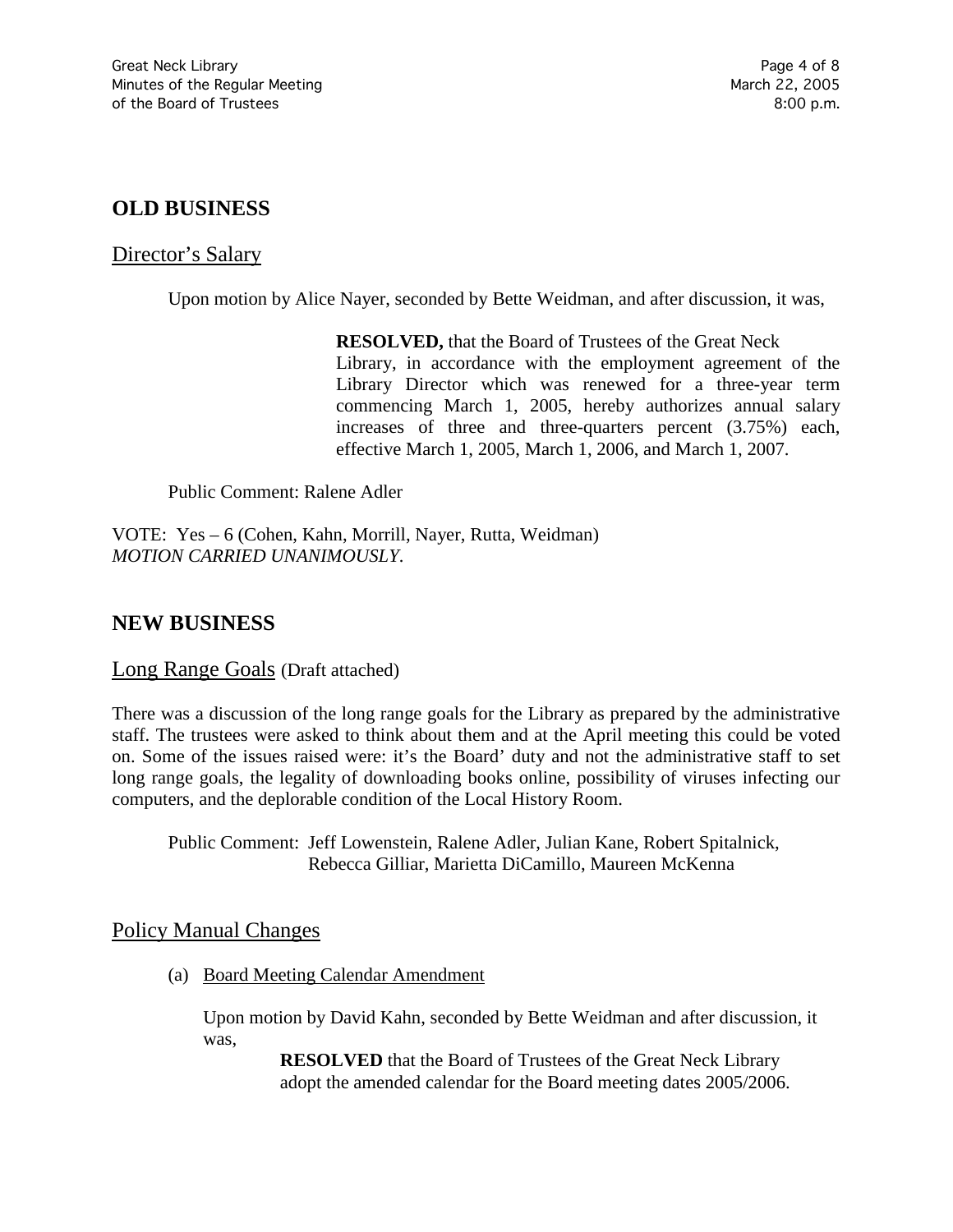VOTE:Yes – 6 (Cohen, Khan, Morrill, Nayer, Rutta, Weidman) *MOTION CARRIED UNANIMOUSLY.*

(b) Board Correspondence

Upon motion by David Kahn, seconded by Bette Weidman and after discussion, it was,

> **RESOLVED** that the Board of Trustees of the Great Neck Library amend the Policy Manual, Section 200-10 b. iii, h, to reflect that *copies of correspondence to the Board and the Board's responses are made available at Board meetings instead of reading letters aloud.*

VOTE:Yes – 6 (Cohen, Khan, Morrill, Nayer, Rutta, Weidman) *MOTION CARRIED UNANIMOUSLY.*

(c) Conduct of Employees

Upon motion by David Kahn, seconded by Bette Weidman and after discussion, it was,

> **RESOLVED** that the Board of Trustees of the Great Neck Library add a section to its Policy Manual, 500-80, that *all employees have a right to be treated in a respectful and professional manner by their fellow employees and supervisors.*

Public Comment: Marietta DiCamillo

VOTE:Yes – 6 (Cohen, Khan, Morrill, Nayer, Rutta, Weidman) *MOTION CARRIED UNANIMOUSLY.*

(d) Legal Opinion

Upon motion by David Kahn, seconded by Linda Cohen and after discussion, it was,

> **RESOLVED** that the Board of Trustees of the Great Neck Library amend Section 100-30, fourth paragraph, of the Policy Manual as follows: *If any trustee has a question for the Library's Legal Counsel, he/she will present the question to the Library Director or Board President in written form; Counsel will reply in writing; both question and answer will be available to all trustees*.

The motion was withdrawn and the resolution tabled on a motion by David Kahn, seconded by Norman Rutta. This will go back to the Policy/ByLaws Committee for further discussion and then resubmitted at a future meeting.

VOTE:Yes – 6 (Cohen, Khan, Morrill, Nayer, Rutta, Weidman) *MOTION CARRIED UNANIMOUSLY.*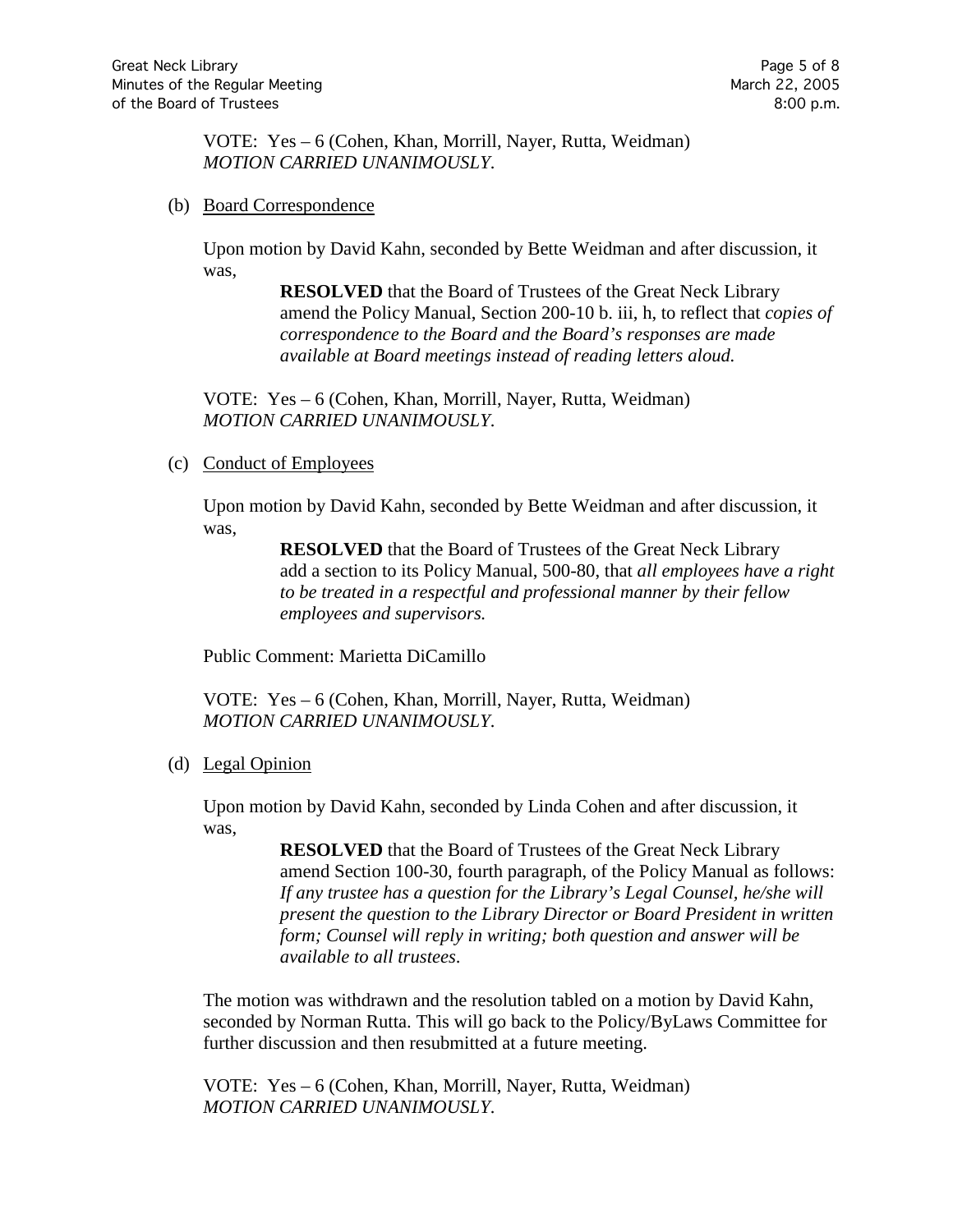#### (e) Audit

Upon motion by David Kahn, seconded by Norman Rutta and after discussion, it was,

> **RESOLVED** that the Board of Trustees of the Great Neck Library amend Section 400-60 of the Policy Manual to state that *a new auditor shall be retained every seven years, or sooner if necessary.*

The proposed resolution was amended to delete the comma (punctuation mark) after the word "years" and to delete the words, "if necessary". The amended resolution now reads:

> **RESOLVED** that the Board of Trustees of the Great Neck Library amend Section 400-60 of the Policy Manual to state that *a new auditor shall be retained every seven years or sooner.*

Public Comment: Ralene Adler, Rebecca Gilliar, Michael Zarin

VOTE:Yes – 6 (Cohen, Khan, Morrill, Nayer, Rutta, Weidman) *MOTION CARRIED UNANIMOUSLY.*

(e) Treasurer's Check Signing Plate

Upon motion by William Morrill, seconded by Bette Weidman and after discussion, it was,

> **RESOLVED** that the Board of Trustees of the Great Neck Library amend Section 400-40 of the Policy Manual as attached.

Public Comment: Marietta DiCamillo

VOTE:Yes – 6 (Cohen, Khan, Morrill, Nayer, Rutta, Weidman) *MOTION CARRIED UNANIMOUSLY.*

### Long Island Library Conference

Upon motion by Linda Cohen, seconded by Bette Weidman and after discussion, it was,

**RESOLVED** that the Board of Trustees of the Great Neck Library authorize the attendance of up to 10 members of the staff at the Long Island Library Conference to be held May 4, 2005, at the Huntington Town house, at a maximum reimbursement of \$64 per attendee, with funds to come from the Conference/Meeting budget line.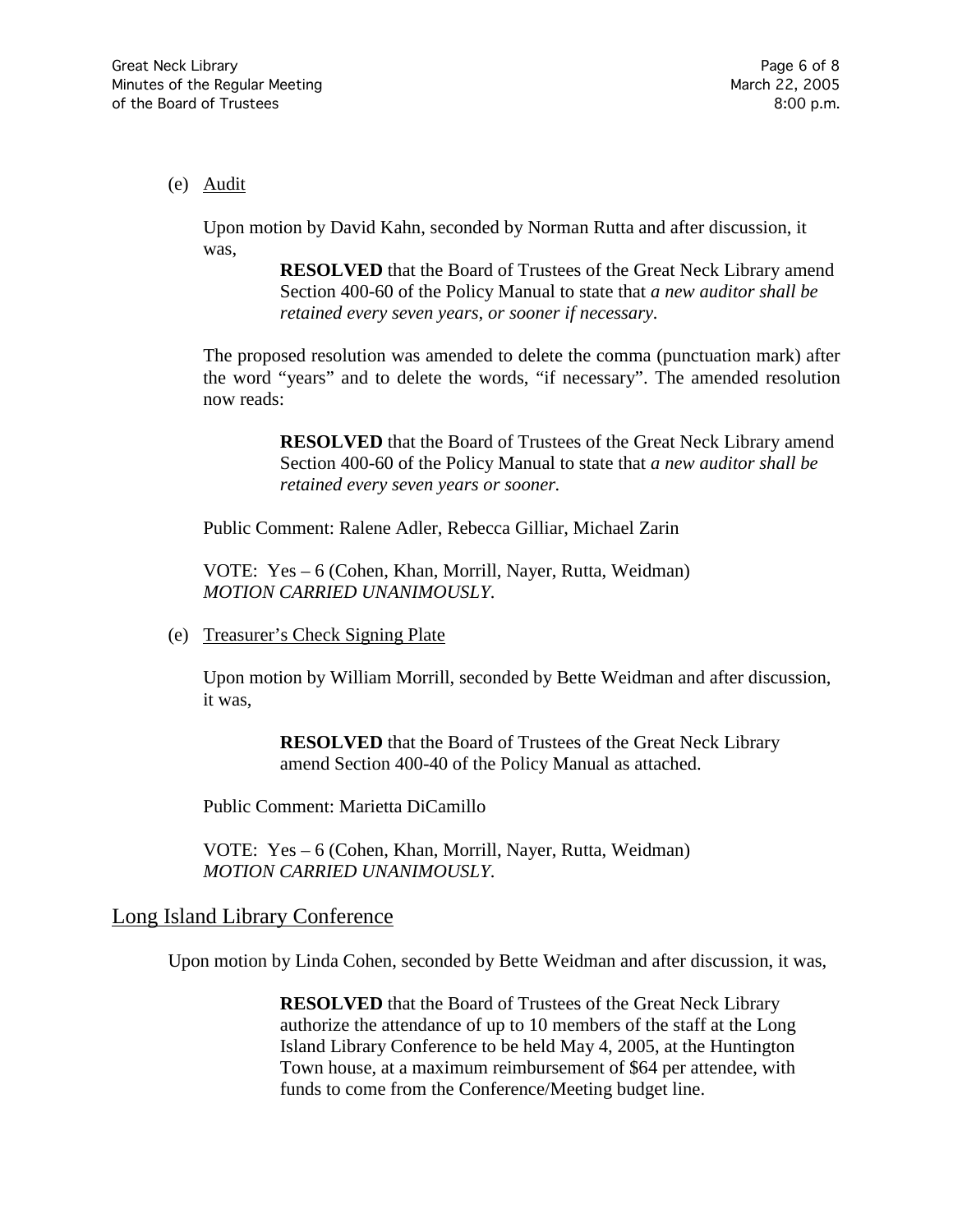VOTE:Yes – 6 (Cohen, Khan, Morrill, Nayer, Rutta, Weidman) *MOTION CARRIED UNANIMOUSLY.*

Upon motion by Linda Cohen, seconded by Alice Nayer and after discussion, it was,

**RESOLVED** that the Board of Trustees of the Great Neck Library authorize the attendance of up to four (4) members of the Board of Trustees at the Long Island Library Conference to be held May 4, 2005, at the Huntington Town house, at a maximum reimbursement of \$64 per attendee, with funds to come from the Trustee Continuing Education budget line.

VOTE:Yes – 5 (Cohen, Khan, Morrill, Nayer, Weidman); Abstention – 1 (Rutta) *MOTION CARRIED.*

### Excess Equipment

Upon motion by William Morrill, seconded by Bette Weidman and after discussion, it was,

> **RESOLVED,** that the Board of Trustees of the Great Neck Library declare the items listed on the appended schedule excessed and authorize the Director to dispose of same in an appropriate manner.

VOTE:Yes – 6 (Cohen, Khan, Morrill, Nayer, Rutta, Weidman) *MOTION CARRIED UNANIMOUSLY.*

# Appeal of Freedom of Information Denial

Upon motion by Linda Cohen, seconded by Alice Nayer and after discussion, it was,

**RESOLVED,** that the Board of Trustees of the Great Neck Library deny the appeal of Ralene Adler for access to certain library records as outlined in her FOIL request dated February 17, 2005, and the Library's response on March 8, 2005.

Upon motion by Norman Rutta, seconded by David Kahn and after discussion, it was,

**RESOLVED,** that the Board of Trustees of the Great Neck Library table the appeal of Ralene Adler, in agreement with Ralene Adler, for access to certain library records as outlined in her FOIL request dated February 17, 2005, and the Library's response on March 8, 2005.